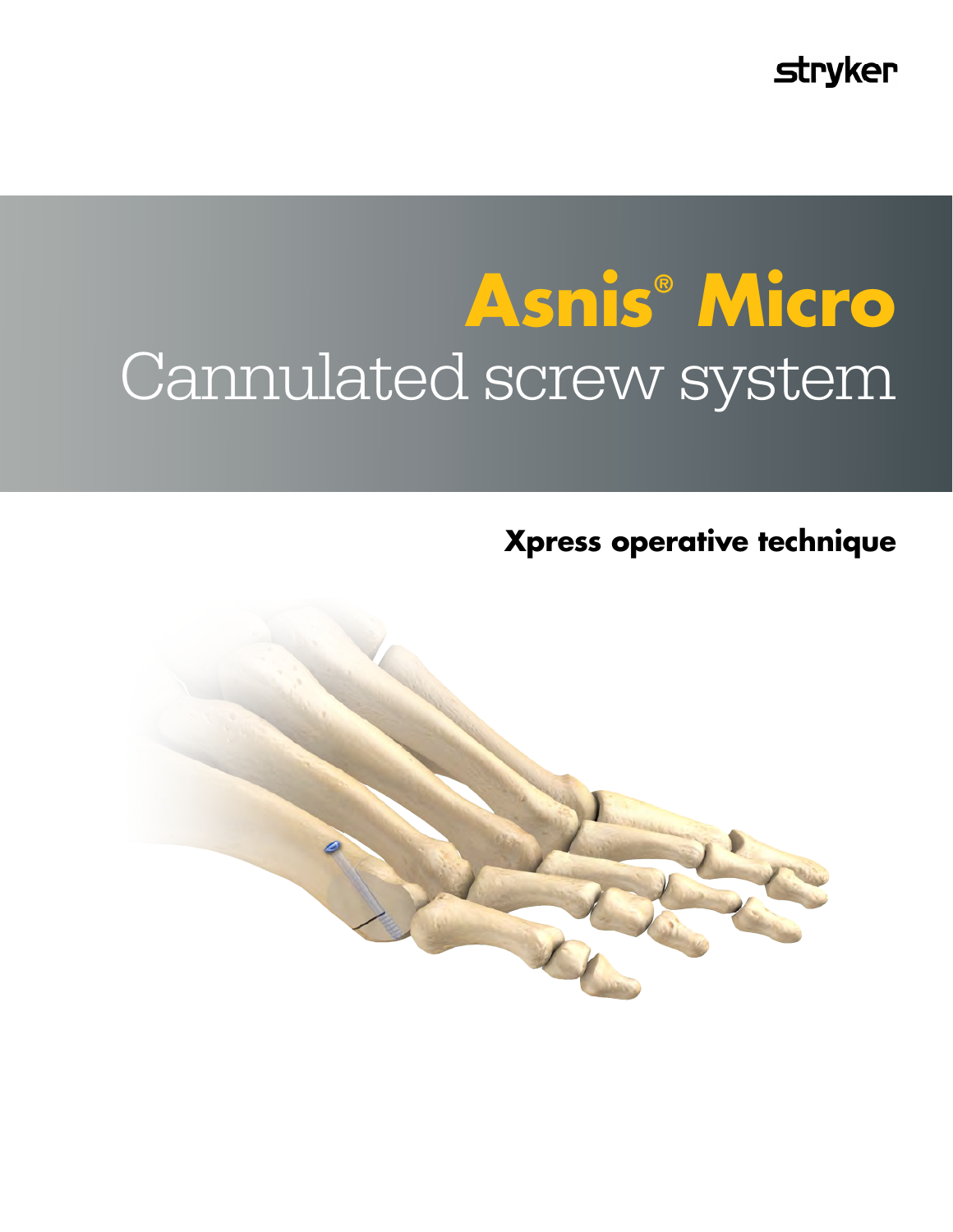# **Asnis® Micro** Cannulated screw system

### Table of contents

Indications, precautions & contraindications 3 Operative technique 4

This publication sets forth detailed recommended procedures for using Stryker devices and instruments.

It offers guidance that you should heed, but, as with any such technical guide, each surgeon must consider the particular needs of each patient and make appropriate adjustments when and as required.

A workshop training is recommended prior to first surgery. All non-sterile devices must be cleaned and sterilized before use.

Follow the instructions provided in our reprocessing guide (L24002000). Multi-component instruments must be disassembled for cleaning. Please refer to the corresponding assembly/disassembly instructions.

Please remember that the compatibility of different product systems have not been tested unless specified otherwise in the product labeling.

For additional information please refer to the instructions for use (IFU), Ref.-No. 90-01971 delivered with each implant and IFU, Ref. No. 90-01972 and 600001-010 delivered with each instrument. The surgeon must discuss all relevant risks, including the finite lifetime of the device, with the patient, when necessary.

#### Warning: fixation screws:

Stryker Osteosynthesis bone screws are not apporved or intended for screw attachment or fixation to the posterior elements (pedicles) of the cervical, thoracic or lumbar spine.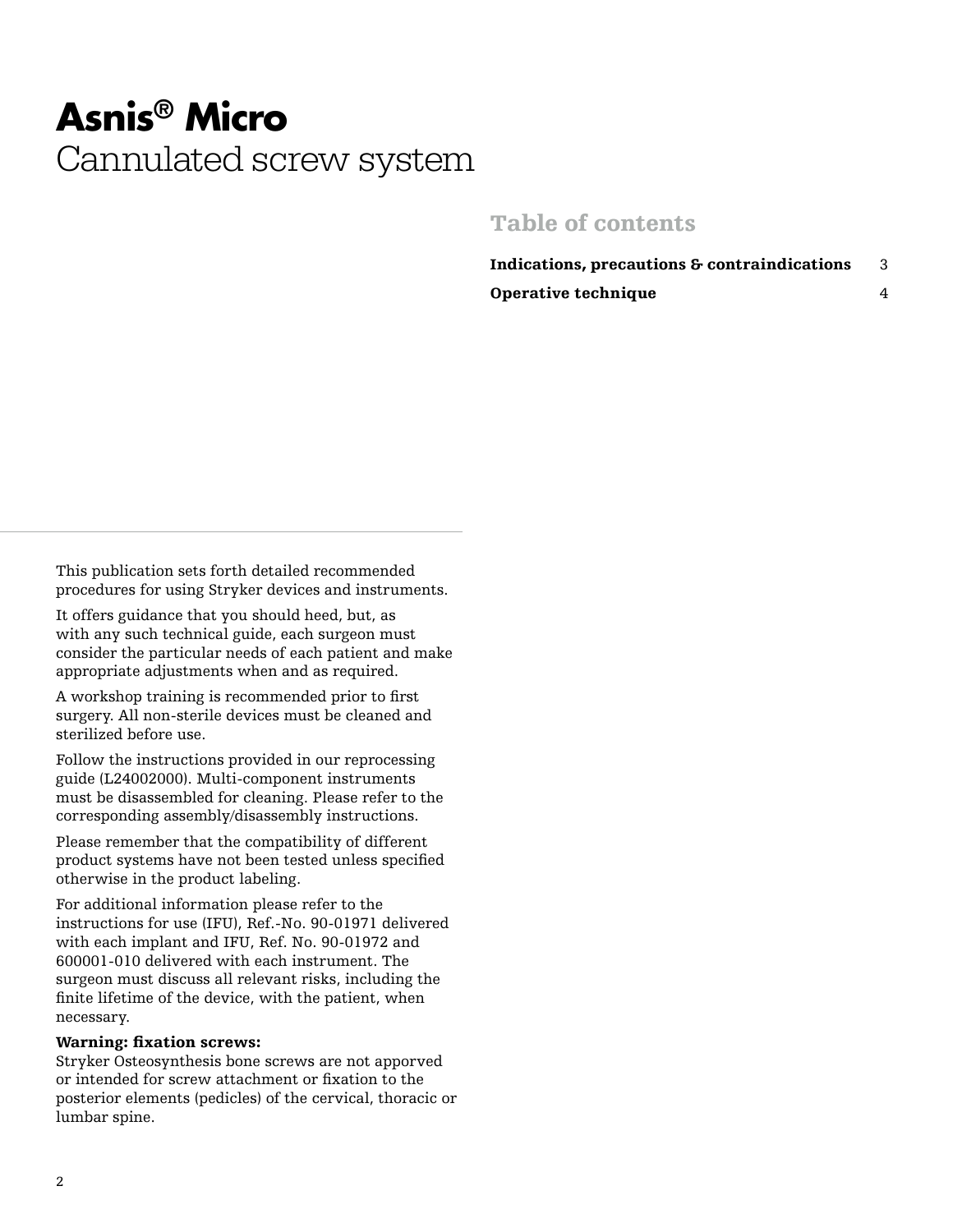## Indications, precautions & contraindications

### **Intended use**

The Asnis®III cannulated screw system is intended for fracture fixation of small and long bones and of the pelvis. The system is not intended for spinal use.

### **Warnings & precautions**

#### Implant selection and sizing:

The correct selection of the fracture fixation appliance is extremely important. Failure to use the appropriate appliance for the fracture condition may accelerate clinical failure. Failure to use the proper component to maintain adequate blood supply and provide rigid fixation may result in loosening, bending, cracking or fracture of the device and/or bone. The correct implant size for a given patient can be determined by evaluating the patient's height, weight, functional demands and anatomy. Every implant must be used in the correct anatomic location, consistent with accepted standards of internal fixation.

#### Fixation Screws:

Stryker Osteosynthesis bone screws are not approved or intended for screw attachment or fixation to the posterior elements (pedicles) of the cervical, thoracic or lumbar spine.

Asnis Micro Xpress has not been evaluated for safety and compatibility in the MR environment. It has not been tested for heating, migration, or image artifact in the MR environment. The safety of Asnis Micro Xpress in the MR environment is unknown. Scanning a patient who has this device may result in patient injury.

### **Indications**

The indications for use of these internal fixation devices include:

- Bone fracture fixation
- Osteotomy
- **Arthrodesis**
- Correction of deformity
- Revision procedures where other treatments or devices have been unsuccessful
- Bone reconstruction procedures

### **Contraindications**

The physician's education, training and professional judgement must be relied upon to choose the most appropriate device and treatment. Conditions presenting an increased risk of failure include:

- Any active or suspected latent infection or marked local inflammation in or about the affected area.
- Compromised vascularity that would inhibit adequate blood supply to the fracture or the operative site.
- Bone stock compromised by disease, infection or prior implantation that can not provide adequate support and/or fixation of the devices.
- Material sensitivity, documented or suspected.
- Obesity. An overweight or obese patient can produce loads on the implant that can lead to failure of the fixation of the device or to failure of the device itself.
- Patients having inadequate tissue coverage over the operative site.
- Implant utilization that would interfere with anatomical structures or physiological performance.
- Any mental or neuromuscular disorder which would create an unacceptable risk of fixation failure or complications in postoperative care.
- Other medical or surgical conditions which would preclude the potential benefit of surgery.

Note: For additional information please refer to the Instructions For Use (IFU), Ref.-No. 90-01971 delivered with each implant and IFU, 90-91972 and 600001-010 delivered with each instrument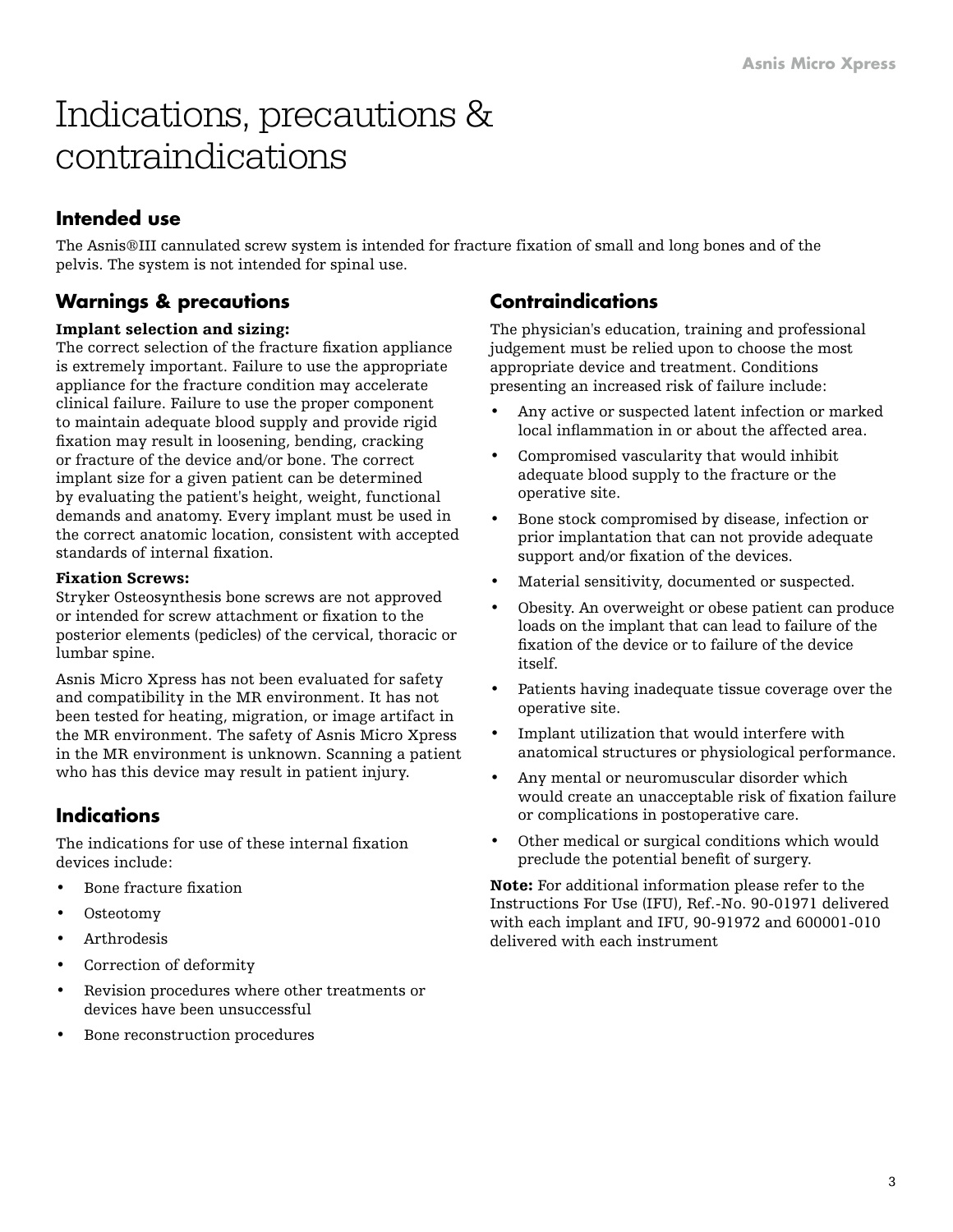### **Operative**  technique

### Sterile packaging

The 2.0 and 3.0 Sterile Instrument Kits are packaged using a double blister. Sterile field transfer should be done in accordance with normal procedures.







Figure 2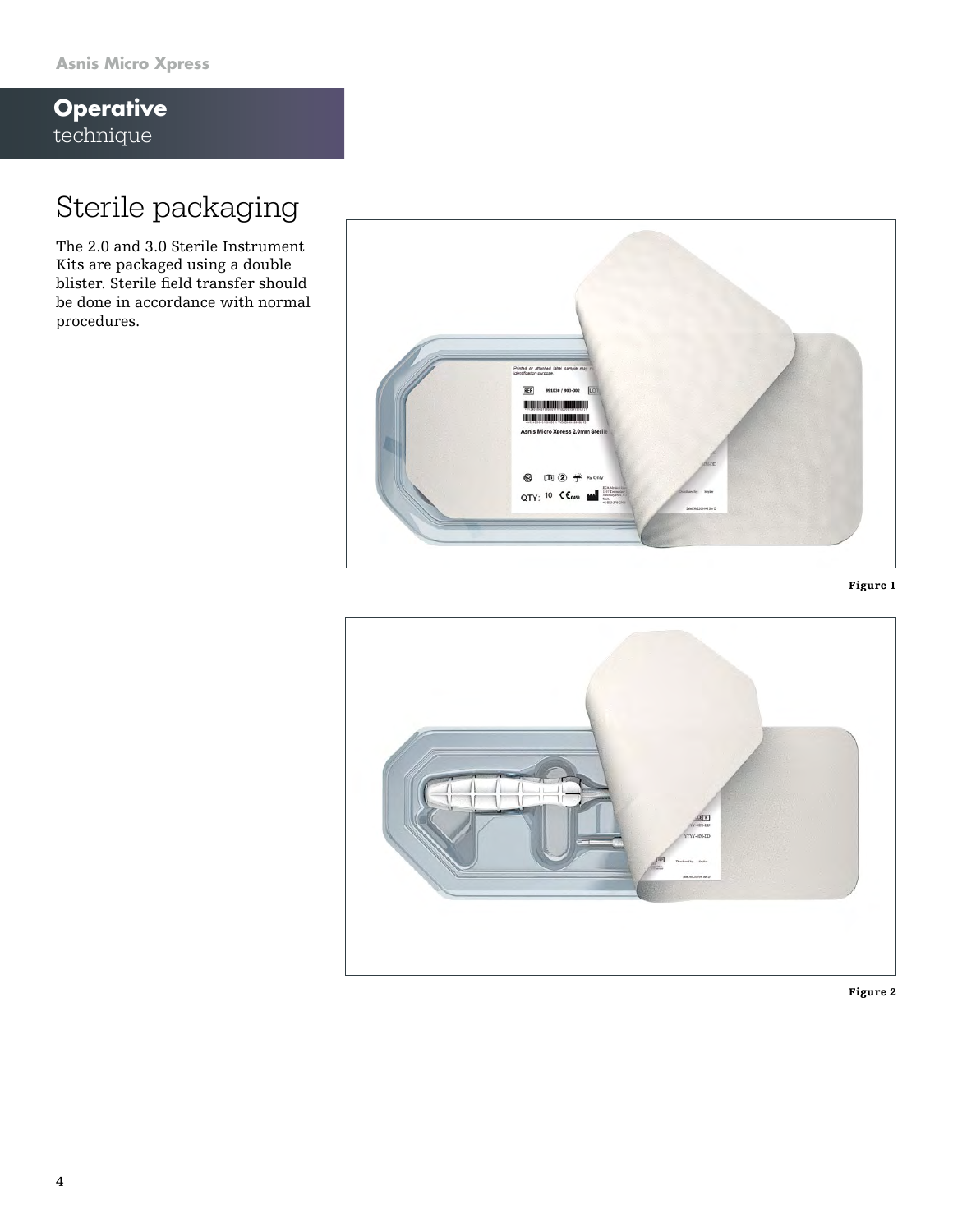### Asnis Micro general considerations

### **Guide wire insertion**

Insert the K-wire at the entry point to depth of intended screw placement.



### **Countersinking of the screw head (optional step)**

Where soft tissue coverage is minimal, the option for countersinking the screw head for further recess of the low profile screw head may be used.

Apply the countersink/depth gauge over the K-wire and prepare the bone for countersinking by turning the instrument clockwise.

Note: Countersinking should be applied before screw length measurement since it influences the measurement of the overall screw length.

### **Washers**

Washers may be placed under the screw head in order to spread the load over a bigger area. After countersinking washers cannot be used.







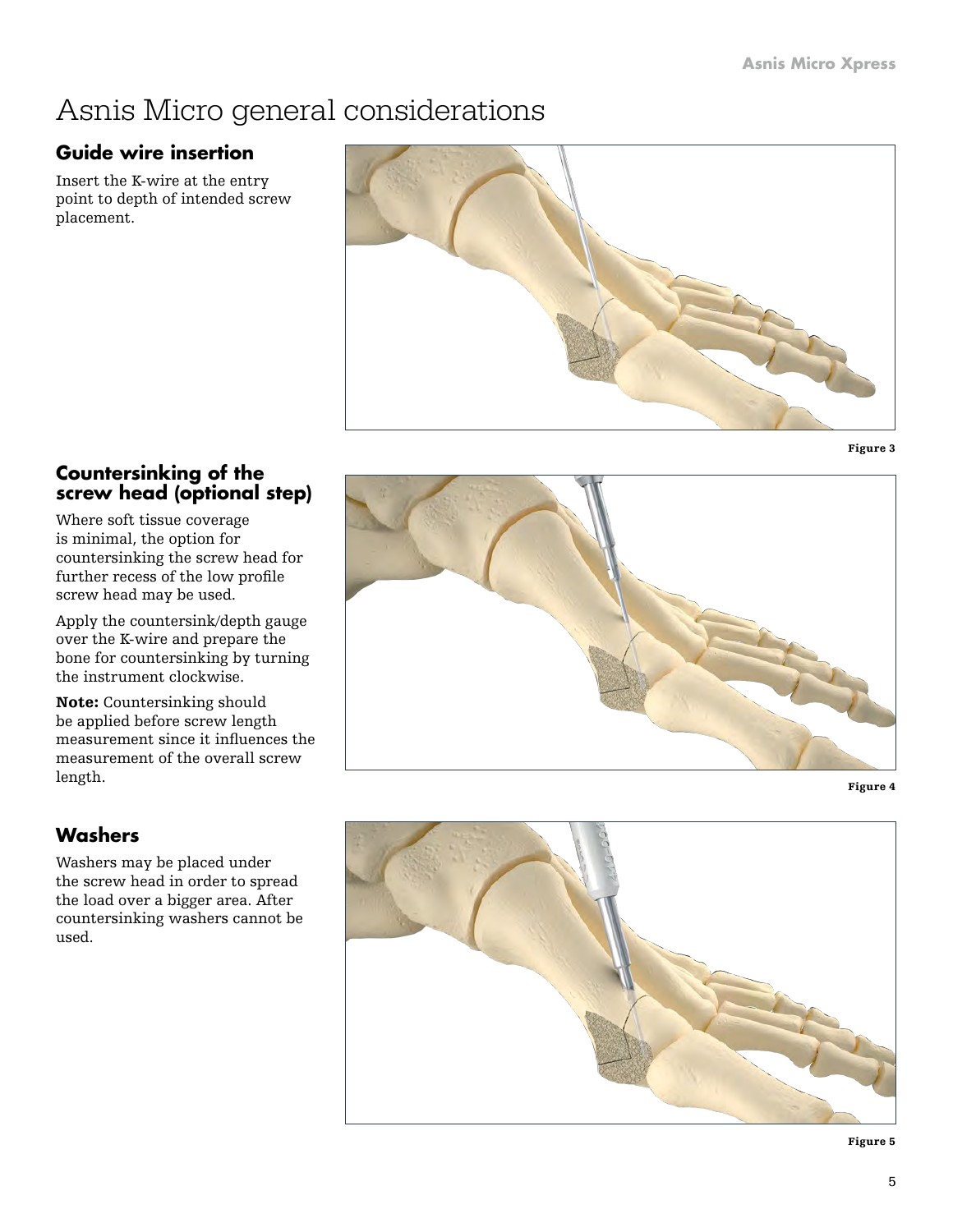### Asnis Micro general considerations

### **Measurement of the screw length**

All screw measurements need to be taken prior to drilling and/ or countersinking over the K-wire.

In order to achieve the correct screw length measurement, prior to measuring, ensure that the final position of the K-wire is accurate via visual confirmation or by using an image intensifier.

Note: After using any cannulated instrument over a K-wire, make certain that the K-wire did not shift or dislocate.

Slide the countersink/depth gauge over the K-wire and position it in direct contact with the bone.

Caution: Do not place downward pressure when performing initial measurement with the countersink/ depth gauge. Downward pressure may influence final measurement.

The countersink/depth gauge measures directly to the tip of the K-wire, thus ensuring that the final screw position corresponds with the initial tip position of the K-wire.

The end of the K-wire, when placed against the countersink depth gauge, allows for a direct reading of the screw length to be used. This measurement includes the screw head.

Subtract appropriately for any anticipated fracture reduction or inter-fragmentary reduction due to compression of the screw during insertion.



Note: The following can influence the result of your screw length measurement:

If the measuring gauge is not placed perpendicular to the bone surface, the measurement can be influenced by up to 1−2mm

Caution: If screw head sinks into the bone, this may result in an unanticipated countersinking of approximately 1-2mm

Also note, when washers are used, the height of the implanted washer (0.5mm for the 2.0mm Asnis Micro sterile washer or 0.7mm for 3.0mm Asnis Micro sterile washer) needs to be considered for the overall screw length.

After screw insertion, always confirm proper screw length by using an image intensifier or through direct visual verification.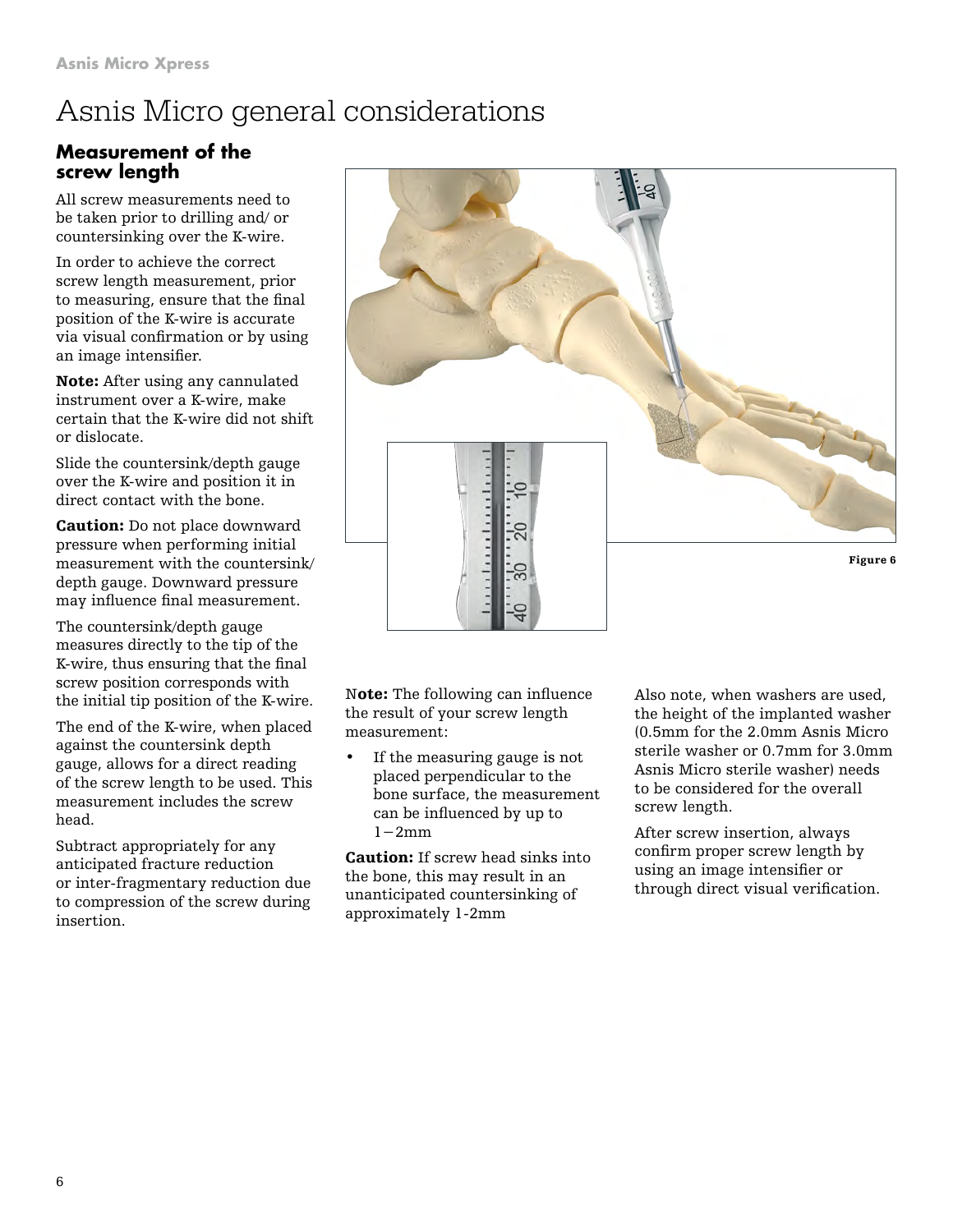### **Pre-drilling (optional step)**

Pre-drilling is generally recommended, particularly in hard cortical bone. Insert the cannulated drill bit by power, using a Pin Collet or Jacobs Chuck. Drill through the near cortex up to the osteotomy site.

Note: Avoid drilling too deeply into the far segment. In the case of inadvertent back out of the K-wire, it should be manually repositioned. Verify the correct position of the Kwire by fluoroscopy.

Note: In order to avoid damaging the K-wire, use low speed

### **Screw insertion**

To prepare for insertion place the screw over the K-wire onto the bone.

Insert the screw over the K-wire by turning the screwdriver clockwise.

After final insertion remove the screwdriver from the screw and verify the K-wire and screw position with the image intensifier.

After the positions have been veri fied remove and discard the K-wire.



Figure 7







Figure 9